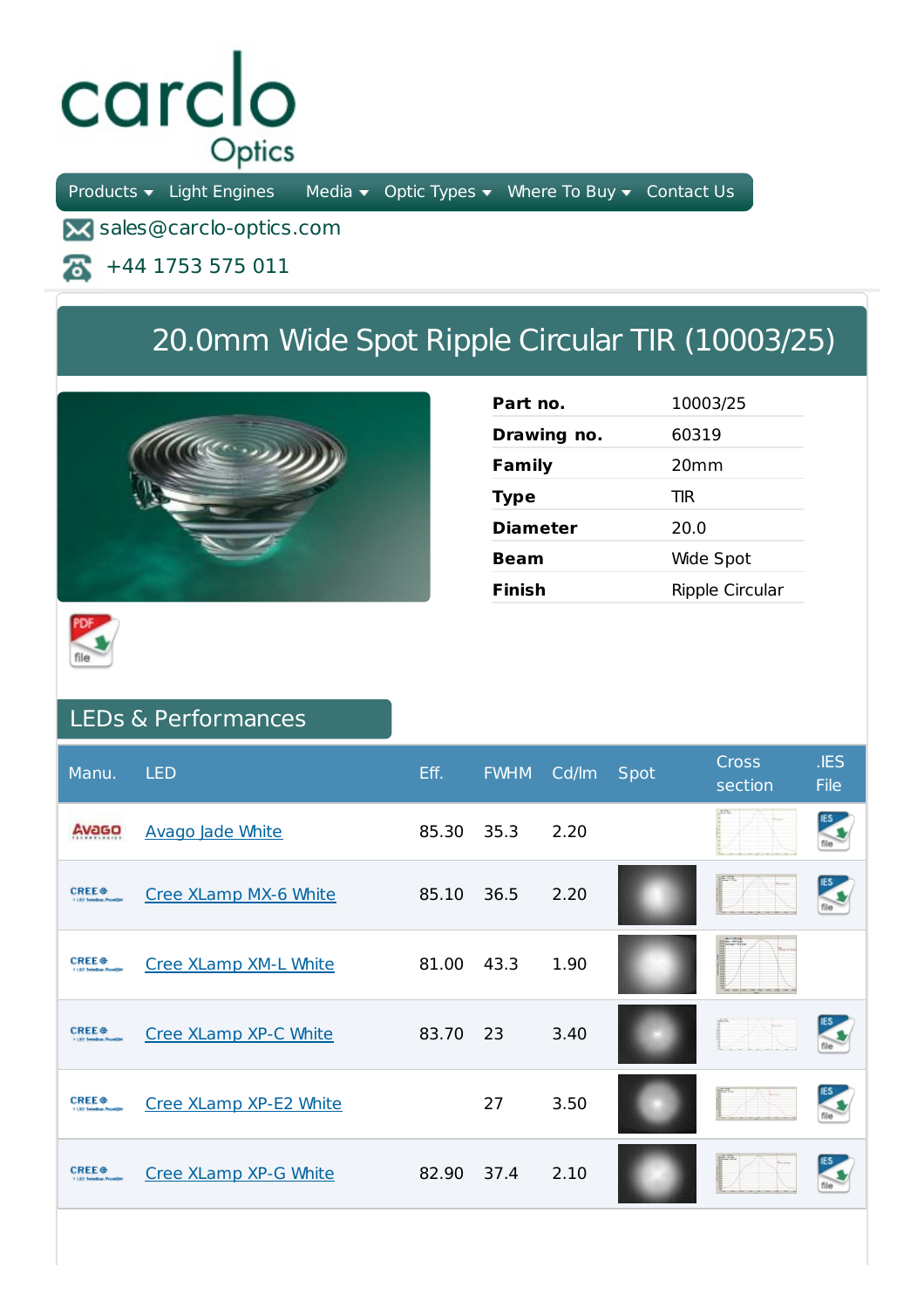| Manu.                                       | <b>LED</b>                                       | Eff.  | <b>FWHM</b> | Cd/Im | Spot | <b>Cross</b><br>section | .IES<br><b>File</b>     |
|---------------------------------------------|--------------------------------------------------|-------|-------------|-------|------|-------------------------|-------------------------|
| <b>CREE</b> <sup><math>\bullet</math></sup> | Cree XLamp XP-G2 White                           |       | 39.9        | 2.80  |      |                         |                         |
| <b>EVERLIGHT</b>                            | <b>Everlight Shuen White</b>                     | 82.00 | 41          | 2.00  |      |                         |                         |
| LED ENGIN                                   | <b>LEDEngin 3W White</b>                         | 80.50 | 40.5        | 1.80  |      |                         | file                    |
| LED ENGIN                                   | <b>LEDEngin 5W White</b>                         | 80.50 | 40.6        | 1.80  |      |                         |                         |
| <b>LUXES IT</b>                             | <b>Lumileds Luxeon C White</b>                   | 82.40 | 33.7        | 2.90  |      |                         | $\frac{1}{\text{file}}$ |
| <b>SELUMINUS</b>                            | Luminus Devices SST-50 White                     | 79.30 | 28.9        | 2.40  |      |                         |                         |
| <b>WNICHIA</b>                              | Nichia 219 White                                 |       | 40          | 2.80  |      |                         | file                    |
| <b>WNICHIA</b>                              | <b>Nichia Top Emitting NCSL 119-</b><br>H3 White | 83.80 | 32.8        | 3.10  |      | <b>HELL</b>             |                         |
| <b>OSRAM</b>                                | Osram Dragon Plus W5AM<br><b>White</b>           | 83.90 | 32.5        | 4.70  |      |                         |                         |
| <b>OSRAM</b>                                | Osram Oslon SSL 150 degree<br><b>White</b>       | 83.90 | 30.7        | 3.00  |      |                         |                         |
| <b>OSRAM</b>                                | Osram Oslon SSL 80 degree<br><b>White</b>        | 81.90 | 34          | 2.60  |      |                         |                         |
| SAMSUNG                                     | Samsung 3535 White                               |       | 27.1        | 3.30  |      |                         |                         |
| SEOUL                                       | <b>SSC P4 White</b>                              | 88.00 | 41.4        | 1.60  |      |                         | file                    |
| SEOUL                                       | SSC Z - Power Z1 White                           | 79.00 | 37.9        | 1.90  |      |                         |                         |
| SEOUL                                       | SSC Z - Power Z5 White                           | 82.90 | 36.8        | 2.70  |      |                         |                         |
| SEOUL                                       | SSC Z - Power Z5M White                          |       | 38.8        | 2.70  |      |                         |                         |